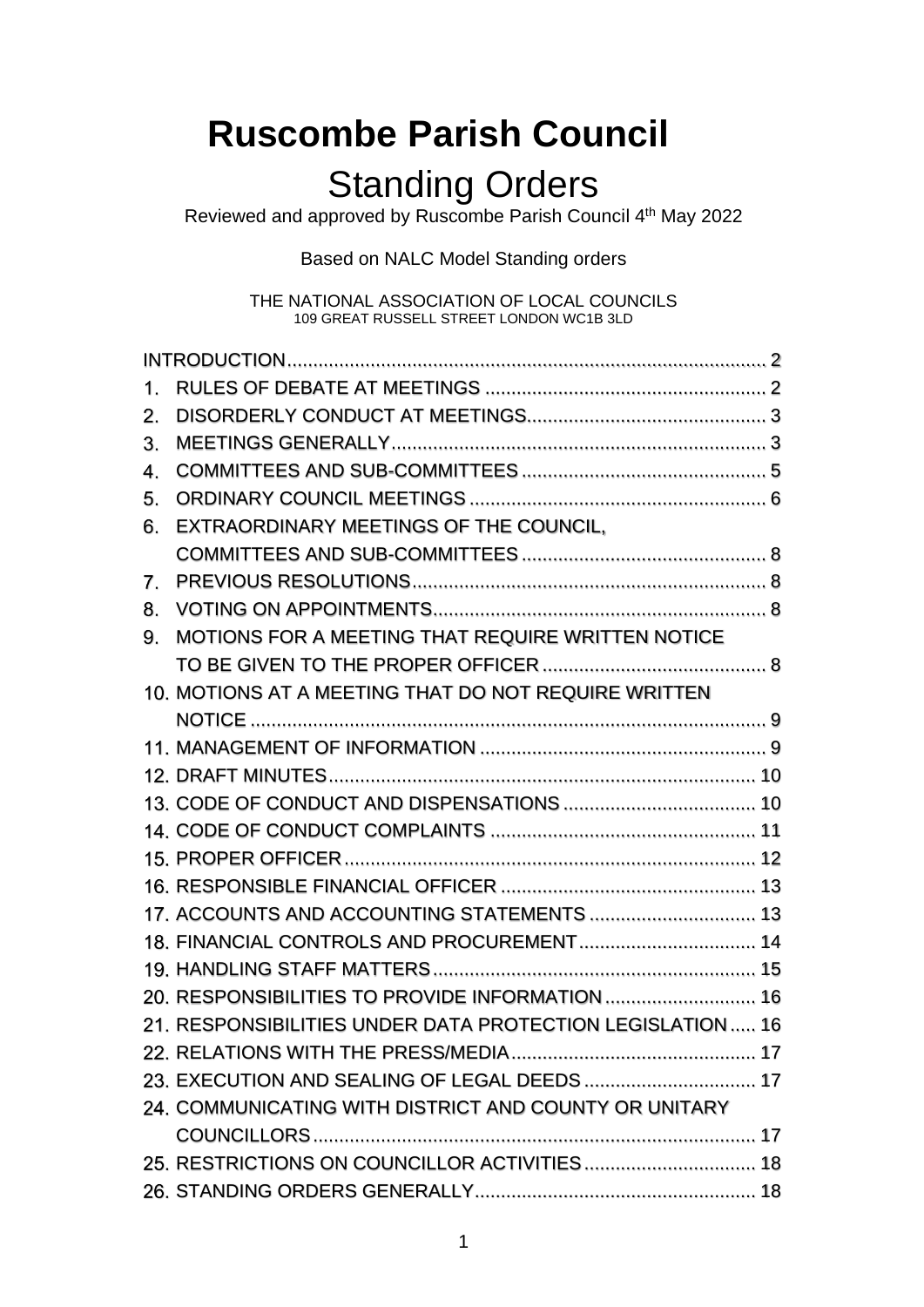# <span id="page-1-0"></span>**INTRODUCTION**

These standing orders were reviewed and approved by Ruscombe Parish Council on 4<sup>th</sup> May 2022.

#### <span id="page-1-1"></span>**RULES OF DEBATE AT MEETINGS**  $1<sub>1</sub>$

- a Motions on the agenda shall be considered in the order that they appear unless the order is changed at the discretion of the chairman of the meeting.
- b A motion (including an amendment) shall not be progressed unless it has been moved and seconded.
- c A motion on the agenda that is not moved by its proposer may be treated by the chairman of the meeting as withdrawn.
- d If a motion (including an amendment) has been seconded, it may be withdrawn by the proposer only with the consent of the seconder and the meeting.
- e An amendment is a proposal to remove or add words to a motion. It shall not negate the motion.
- f If an amendment to the original motion is carried, the original motion (as amended) becomes the substantive motion upon which further amendment(s) may be moved.
- g An amendment shall not be considered unless early verbal notice of it is given at the meeting and, if requested by the chairman of the meeting, is expressed in writing to the chairman.
- h A councillor may move an amendment to his own motion if agreed by the meeting. If a motion has already been seconded, the amendment shall be with the consent of the seconder and the meeting.
- i If there is more than one amendment to an original or substantive motion, the amendments shall be moved in the order directed by the chairman of the meeting.
- j Subject to standing order 1(k), only one amendment shall be moved and debated at a time, the order of which shall be directed by the chairman of the meeting.
- k One or more amendments may be discussed together if the chairman of the meeting considers this expedient but each amendment shall be voted upon separately.
- l A councillor may not move more than one amendment to an original or substantive motion.
- m The mover of an amendment has no right of reply at the end of debate on it.
- n Where a series of amendments to an original motion are carried, the mover of the original motion shall have a right of reply either at the end of debate on the first amendment or at the very end of debate on the final substantive motion immediately before it is put to the vote.
- o Unless permitted by the chairman of the meeting, a councillor may speak once in the debate on a motion except:
	- i. to speak on an amendment moved by another councillor;
	- ii. to move or speak on another amendment if the motion has been amended since he last spoke;
	- iii. to make a point of order;
	- iv. to give a personal explanation; or
	- v. to exercise a right of reply.
- p During the debate on a motion, a councillor may interrupt only on a point of order or a personal explanation and the councillor who was interrupted shall stop speaking. A councillor raising a point of order shall identify the standing order which he considers has been breached or specify the other irregularity in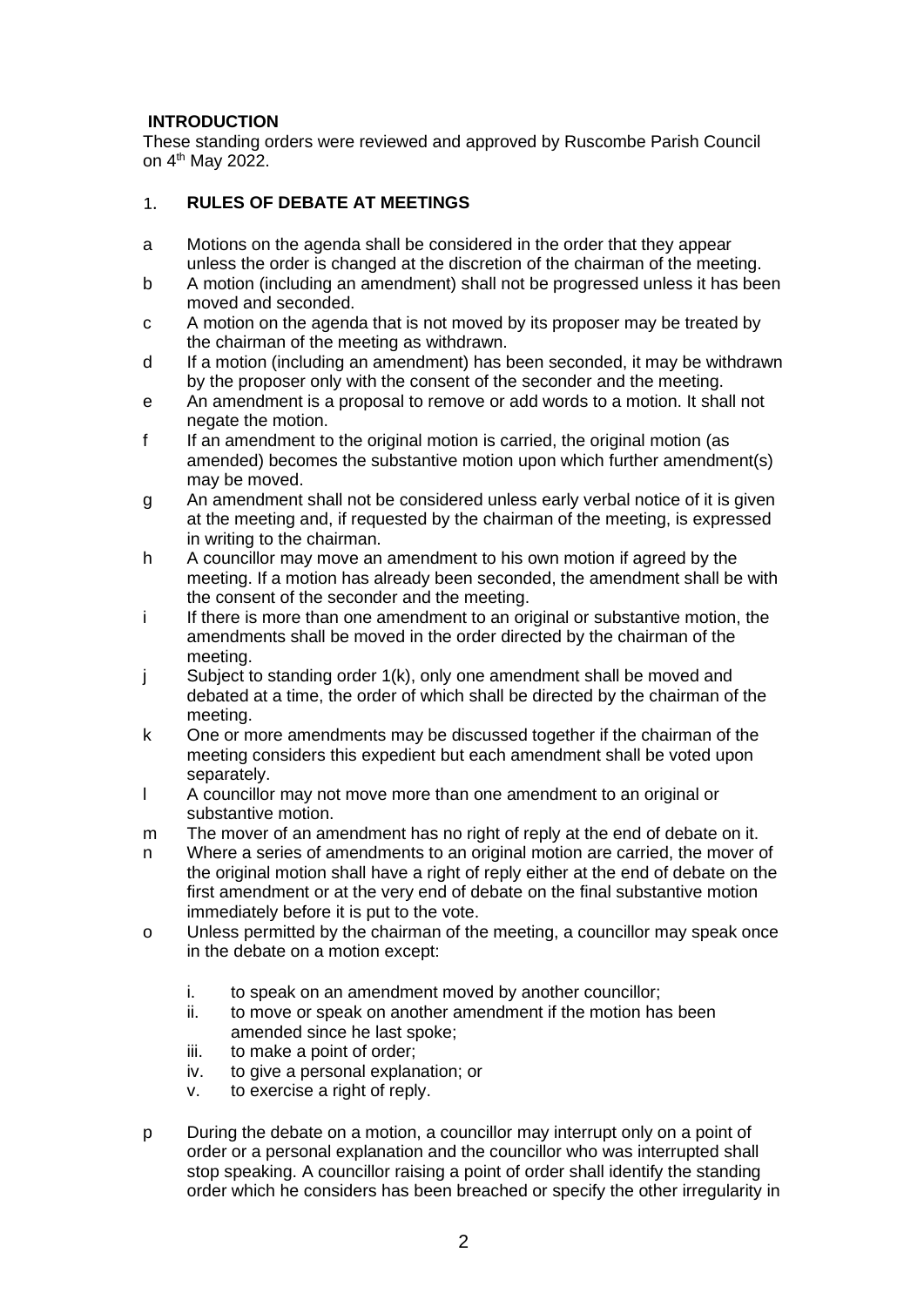the proceedings of the meeting he is concerned by.

- q A point of order shall be decided by the chairman of the meeting and his decision shall be final.
- r When a motion is under debate, no other motion shall be moved except:
	- i. to amend the motion;
	- ii. to proceed to the next business;
	- iii. to adjourn the debate;
	- iv. to put the motion to a vote;
	- v. to ask a person to be no longer heard or to leave the meeting;
	- vi. to refer a motion to a committee or sub-committee for consideration;
	- vii. to exclude the public and press;
	- viii. to adjourn the meeting; or
	- ix. to suspend particular standing order(s) excepting those which reflect mandatory statutory or legal requirements.
- s Before an original or substantive motion is put to the vote, the chairman of the meeting shall be satisfied that the motion has been sufficiently debated and that the mover of the motion under debate has exercised or waived his right of reply.
- t Excluding motions moved under standing order 1(r), the contributions or speeches by a councillor shall relate only to the motion under discussion and shall not exceed ( ) minutes without the consent of the chairman of the meeting.

#### <span id="page-2-0"></span> $2<sup>1</sup>$ **DISORDERLY CONDUCT AT MEETINGS**

- a No person shall obstruct the transaction of business at a meeting or behave offensively or improperly. If this standing order is ignored, the chairman of the meeting shall request such person(s) to moderate or improve their conduct.
- b If person(s) disregard the request of the chairman of the meeting to moderate or improve their conduct, any councillor or the chairman of the meeting may move that the person be no longer heard or be excluded from the meeting. The motion, if seconded, shall be put to the vote without discussion.
- c If a resolution made under standing order 2(b) is ignored, the chairman of the meeting may take further reasonable steps to restore order or to progress the meeting. This may include temporarily suspending or closing the meeting.

#### <span id="page-2-1"></span> $3.$ **MEETINGS GENERALLY**

**Full Council meetings** Committee meetings Sub-committee meetings

- a **Meetings shall not take place in premises which at the time of the meeting are used for the supply of alcohol, unless no other premises are available free of charge or at a reasonable cost.**
- b **The minimum three clear days for notice of a meeting does not include the day on which notice was issued, the day of the meeting, a Sunday, a day of the Christmas break, a day of the Easter break or of a bank holiday or a day appointed for public thanksgiving or mourning.**
- c **The minimum three clear days' public notice for a meeting does not include the day on which the notice was issued or the day of the meeting unless the meeting is convened at shorter notice** OR [The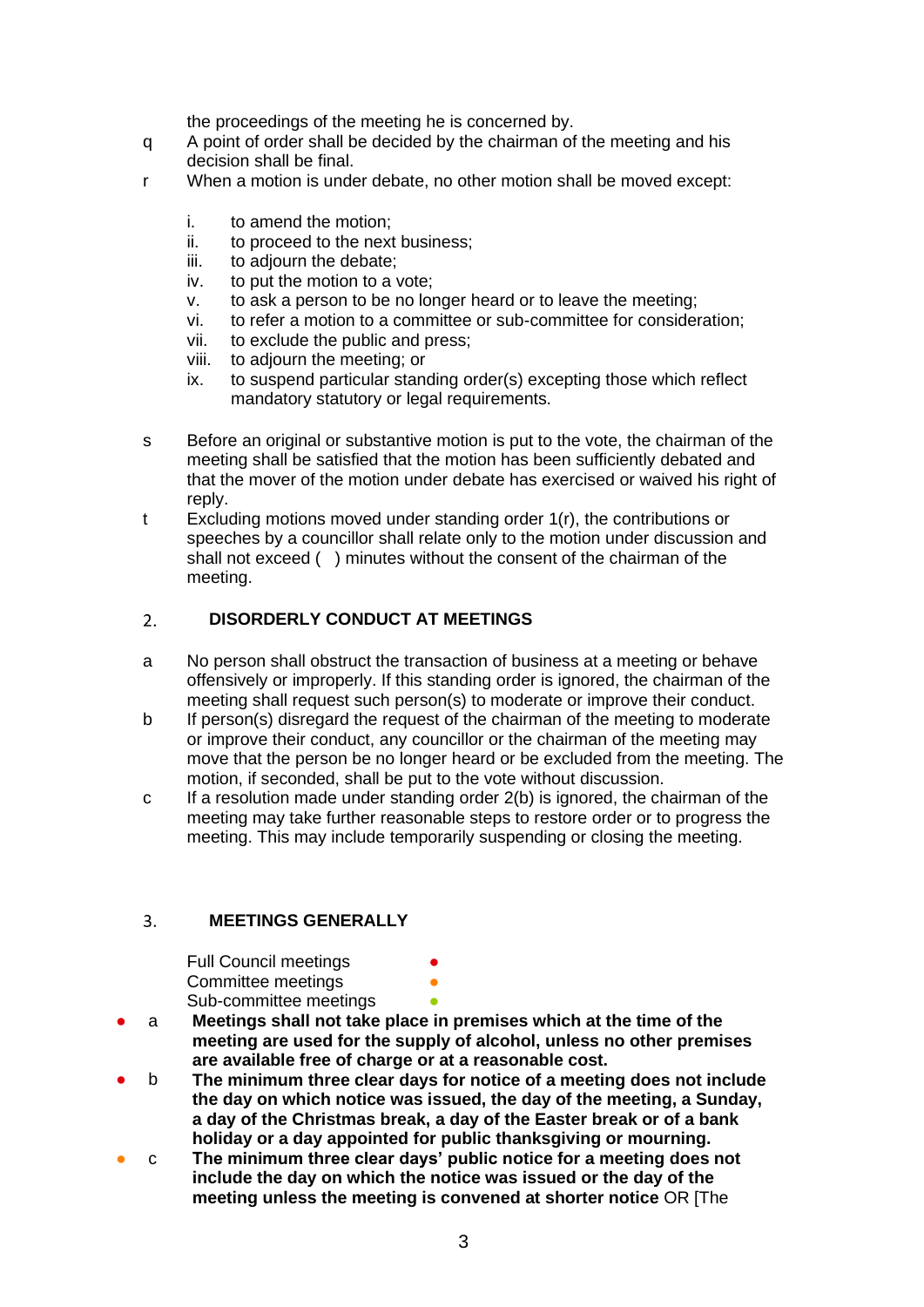minimum three clear days' public notice of a meeting does not include the day on which the notice was issued or the day of the meeting].

- d **Meetings shall be open to the public unless their presence is**
- **prejudicial to the public interest by reason of the confidential nature of the business to be transacted or for other special reasons. The public's exclusion from part or all of a meeting shall be by a resolution which shall give reasons for the public's exclusion.**
	- e Members of the public may make representations, answer questions and give evidence at a meeting which they are entitled to attend in respect of the business on the agenda.
	- f The period of time designated for public participation at a meeting in accordance with standing order 3(e) shall not exceed ( ) minutes unless directed by the chairman of the meeting.
	- g Subject to standing order 3(f), a member of the public shall not speak for more than ( ) minutes.
	- h In accordance with standing order 3(e), a question shall not require a response at the meeting nor start a debate on the question. The chairman of the meeting may direct that a written or oral response be given.
	- i [A person shall stand when requesting to speak and when speaking (except when a person has a disability or is likely to suffer discomfort)] OR [A person shall raise his hand when requesting to speak and stand when speaking (except when a person has a disability or is likely to suffer discomfort)]. The chairman of the meeting may at any time permit a person to be seated when speaking.
	- j A person who speaks at a meeting shall direct his comments to the chairman of the meeting.
	- k Only one person is permitted to speak at a time. If more than one person wants to speak, the chairman of the meeting shall direct the order of speaking.
- l **Subject to standing order 3(m), a person who attends a meeting is**
- **permitted to report on the meeting whilst the meeting is open to the public. To "report" means to film, photograph, make an audio recording of meeting proceedings, use any other means for enabling persons not present to see or hear the meeting as it takes place or later or to report or to provide oral or written commentary about the meeting so that the report or commentary is available as the meeting takes place or later to persons not present.**
- m **A person present at a meeting may not provide an oral report or oral**
- **commentary about a meeting as it takes place without permission.**
- n **The press shall be provided with reasonable facilities for the taking of**
- **their report of all or part of a meeting at which they are entitled to be present.**
- o **Subject to standing orders which indicate otherwise, anything authorised or required to be done by, to or before the Chairman of the Council may in his absence be done by, to or before the Vice-Chairman of the Council (if there is one).**
- p **The Chairman of the Council, if present, shall preside at a meeting. If the Chairman is absent from a meeting, the Vice-Chairman of the Council (if there is one) if present, shall preside. If both the Chairman and the Vice-Chairman are absent from a meeting, a councillor as chosen by the councillors present at the meeting shall preside at the meeting.**
- q **Subject to a meeting being quorate, all questions at a meeting shall be**
- **decided by a majority of the councillors and non-councillors with voting rights present and voting.**
- ●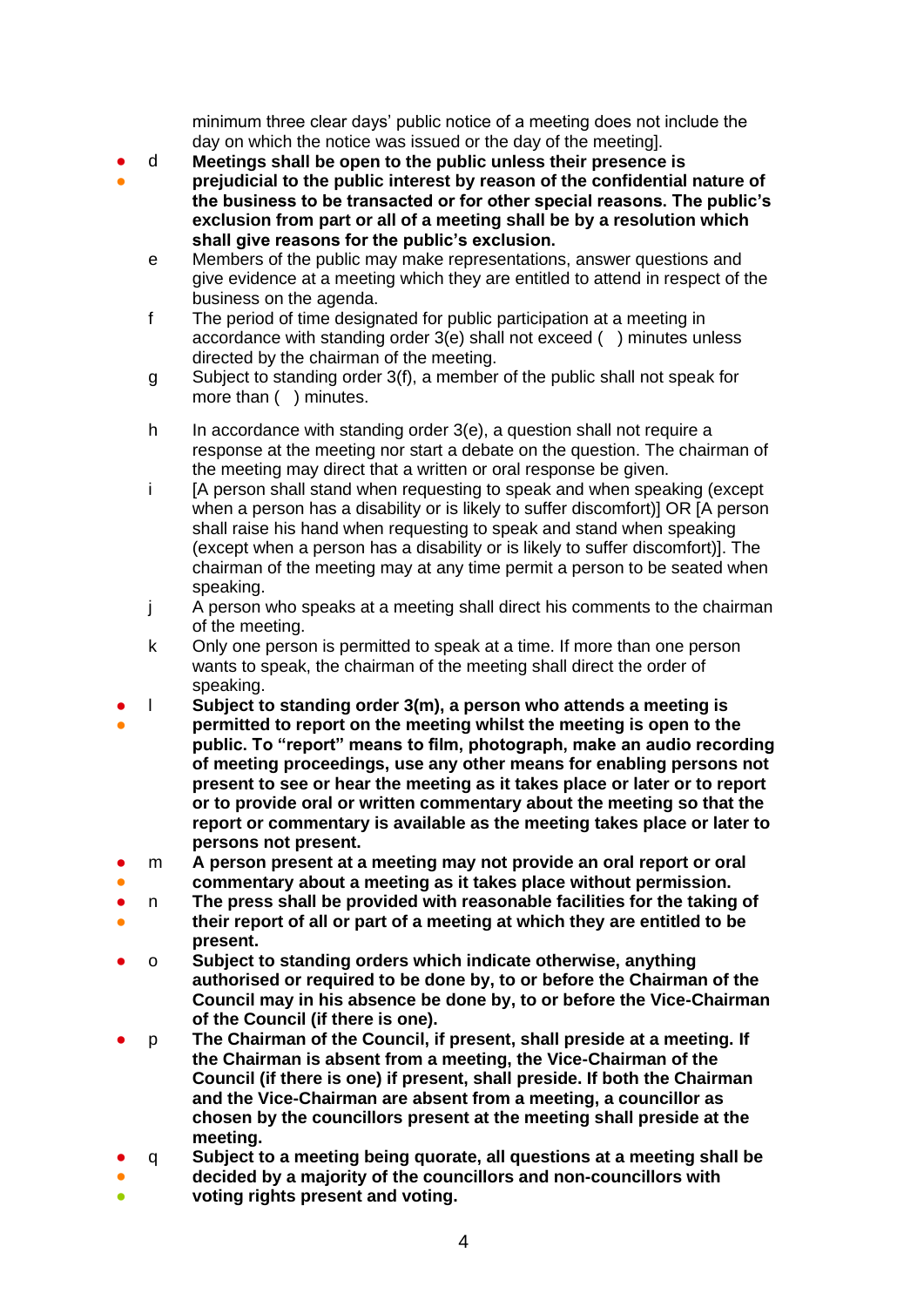- r **The chairman of a meeting may give an original vote on any matter put**
- **to the vote, and in the case of an equality of votes may exercise his**
- **casting vote whether or not he gave an original vote.**

*See standing orders 5(h) and (i) for the different rules that apply in the election of the Chairman of the Council at the annual meeting of the Council.*

- s Unless standing orders provide otherwise, voting on a question shall **be by a show of hands. At the request of a councillor, the voting on any question shall be recorded so as to show whether each councillor present and voting gave his vote for or against that question.** Such a request shall be made before moving on to the next item of business on the agenda.
	- t The minutes of a meeting shall include an accurate record of the following:
		- i. the time and place of the meeting;
		- ii. the names of councillors who are present and the names of councillors who are absent;
		- iii. interests that have been declared by councillors and non-councillors with voting rights:
		- iv. the grant of dispensations (if any) to councillors and non-councillors with voting rights;
		- v. whether a councillor or non-councillor with voting rights left the meeting when matters that they held interests in were being considered;
		- vi. if there was a public participation session; and
		- vii. the resolutions made.
- u **A councillor or a non-councillor with voting rights who has a**
- ● **disclosable pecuniary interest or another interest as set out in the Council's code of conduct in a matter being considered at a meeting is subject to statutory limitations or restrictions under the code on his right to participate and vote on that matter.**
- v **No business may be transacted at a meeting unless at least one-third of the whole number of members of the Council are present and in no case shall the quorum of a meeting be less than three.**

*See standing order 4d(viii) for the quorum of a committee or sub-committee meeting.* 

- w **If a meeting is or becomes inquorate no business shall be transacted**
- ● and the meeting shall be closed. The business on the agenda for the meeting shall be adjourned to another meeting.
	- x A meeting shall not exceed a period of ( ) hours.

#### <span id="page-4-0"></span> $\overline{4}$ . **COMMITTEES AND SUB-COMMITTEES**

- a **Unless the Council determines otherwise, a committee may appoint a sub-committee whose terms of reference and members shall be determined by the committee.**
- b **The members of a committee may include non-councillors unless it is a committee which regulates and controls the finances of the Council.**
- c **Unless the Council determines otherwise, all the members of an advisory committee and a sub-committee of the advisory committee may be noncouncillors.**
- d The Council may appoint standing committees or other committees as may be necessary, and: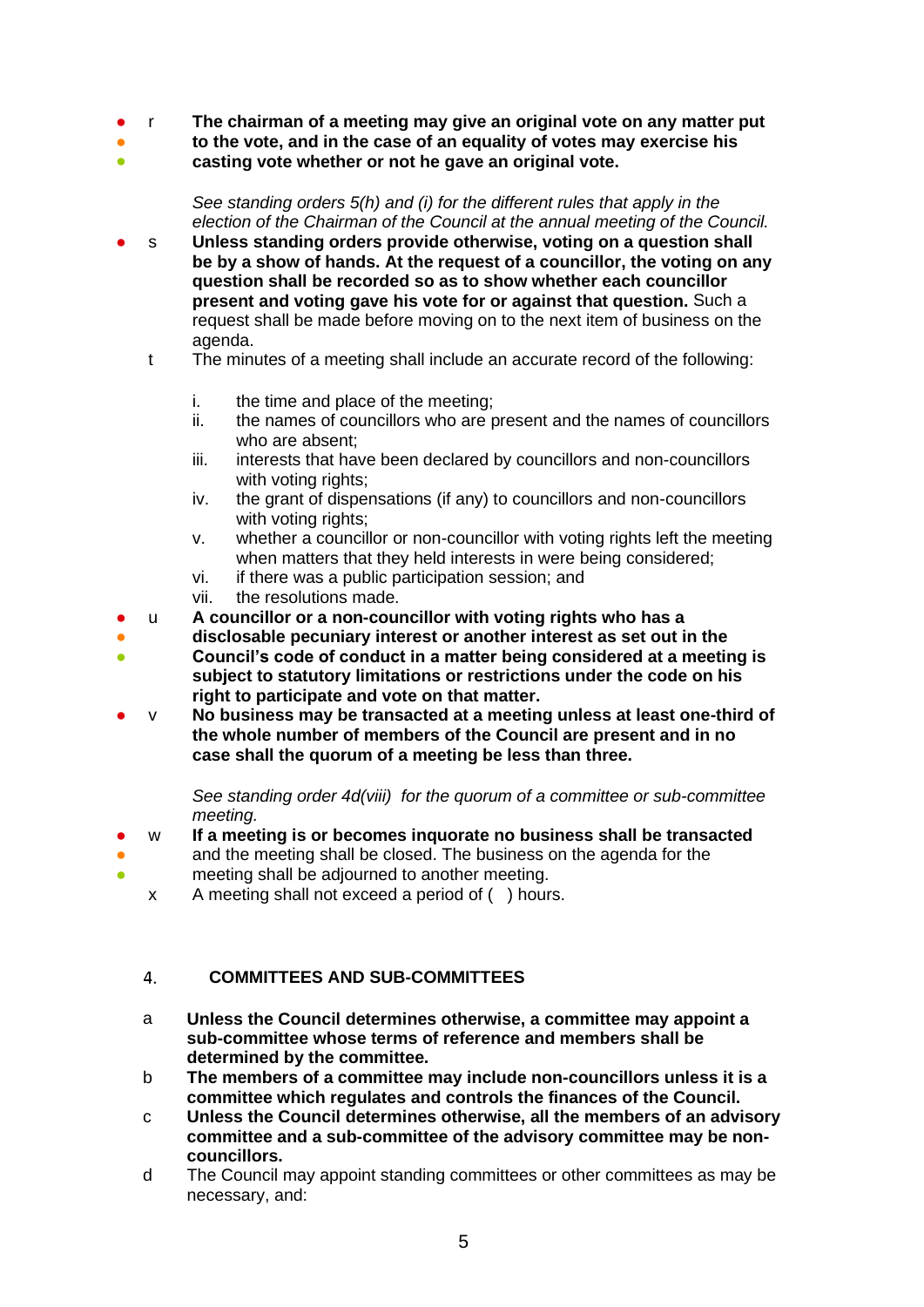- i. shall determine their terms of reference;
- ii. shall determine the number and time of the ordinary meetings of a standing committee up until the date of the next annual meeting of the Council;
- iii. shall permit a committee, other than in respect of the ordinary meetings of a committee, to determine the number and time of its meetings;
- iv. shall, subject to standing orders 4(b) and (c), appoint and determine the terms of office of members of such a committee;
- v. may, subject to standing orders 4(b) and (c), appoint and determine the terms of office of the substitute members to a committee whose role is to replace the ordinary members at a meeting of a committee if the ordinary members of the committee confirm to the Proper Officer ( ) days before the meeting that they are unable to attend;
- vi. shall, after it has appointed the members of a standing committee, appoint the chairman of the standing committee;
- vii. shall permit a committee other than a standing committee, to appoint its own chairman at the first meeting of the committee;
- viii. shall determine the place, notice requirements and quorum for a meeting of a committee and a sub-committee which, in both cases, shall be no less than three;
- ix. shall determine if the public may participate at a meeting of a committee;
- x. shall determine if the public and press are permitted to attend the meetings of a sub-committee and also the advance public notice requirements, if any, required for the meetings of a sub-committee;
- xi. shall determine if the public may participate at a meeting of a subcommittee that they are permitted to attend; and
- xii. may dissolve a committee or a sub-committee.

#### <span id="page-5-0"></span>5. **ORDINARY COUNCIL MEETINGS**

- a **In an election year, the annual meeting of the Council shall be held on or within 14 days following the day on which the councillors elected take office.**
- b **In a year which is not an election year, the annual meeting of the Council shall be held on such day in May as the Council decides.**
- c **If no other time is fixed, the annual meeting of the Council shall take place at 6pm.**
- d **In addition to the annual meeting of the Council, at least three other ordinary meetings shall be held in each year on such dates and times as the Council decides.**
- e **The first business conducted at the annual meeting of the Council shall be the election of the Chairman and Vice-Chairman (if there is one) of the Council.**
- f **The Chairman of the Council, unless he has resigned or becomes disqualified, shall continue in office and preside at the annual meeting until his successor is elected at the next annual meeting of the Council.**
- g **The Vice-Chairman of the Council, if there is one, unless he resigns or becomes disqualified, shall hold office until immediately after the election of the Chairman of the Council at the next annual meeting of the Council.**
- h **In an election year, if the current Chairman of the Council has not been re-elected as a member of the Council, he shall preside at the annual meeting until a successor Chairman of the Council has been elected. The**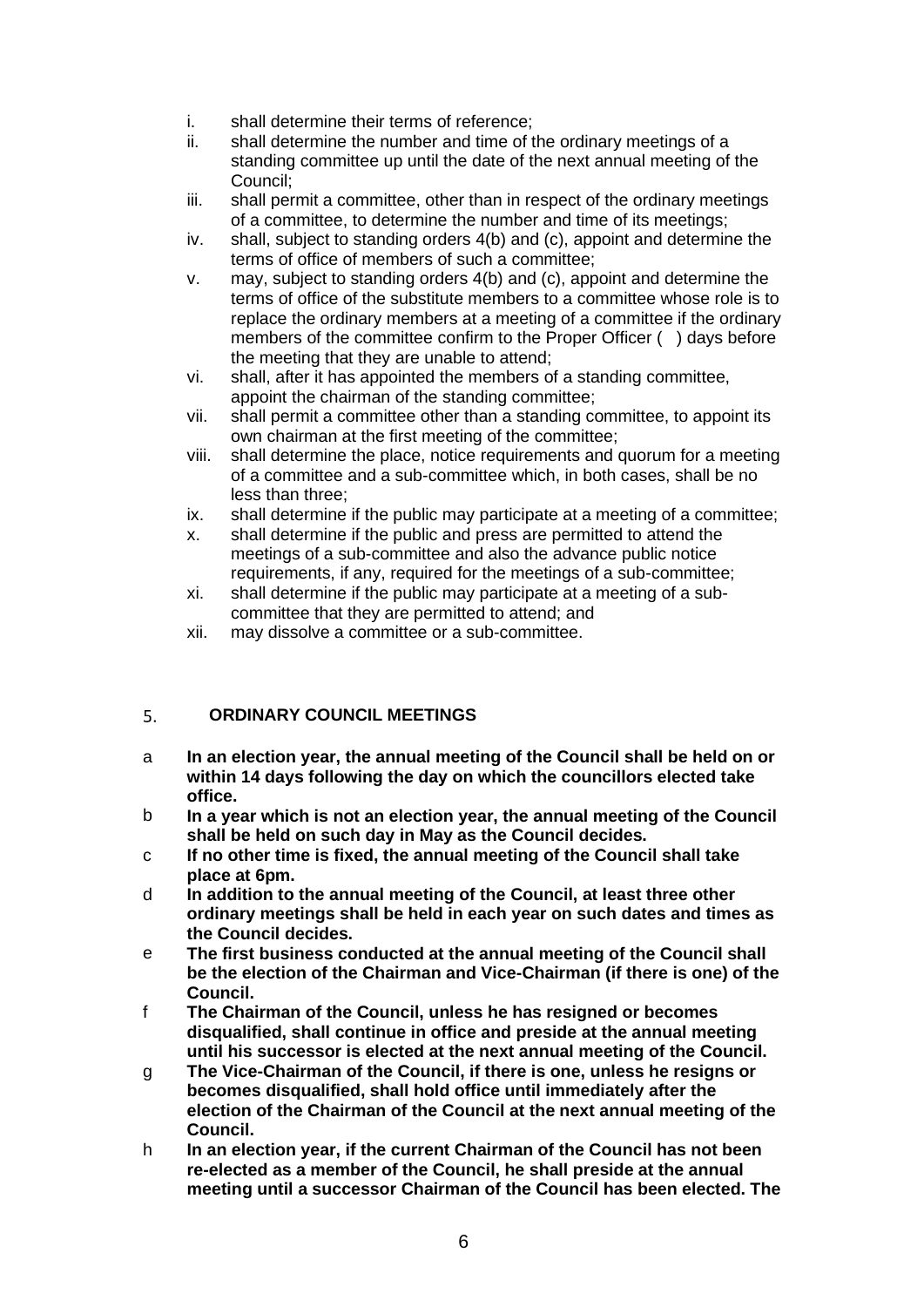**current Chairman of the Council shall not have an original vote in respect of the election of the new Chairman of the Council but shall give a casting vote in the case of an equality of votes.**

- i **In an election year, if the current Chairman of the Council has been reelected as a member of the Council, he shall preside at the annual meeting until a new Chairman of the Council has been elected. He may exercise an original vote in respect of the election of the new Chairman of the Council and shall give a casting vote in the case of an equality of votes.**
- j Following the election of the Chairman of the Council and Vice-Chairman (if there is one) of the Council at the annual meeting, the business shall include:
	- i. **In an election year, delivery by the Chairman of the Council and councillors of their acceptance of office forms unless the Council resolves for this to be done at a later date. In a year which is not an election year, delivery by the Chairman of the Council of his acceptance of office form unless the Council resolves for this to be done at a later date;**
	- ii. Confirmation of the accuracy of the minutes of the last meeting of the Council;
	- iii. Receipt of the minutes of the last meeting of a committee;
	- iv. Consideration of the recommendations made by a committee;
	- v. Review of delegation arrangements to committees, sub-committees, staff and other local authorities;
	- vi. Review of the terms of reference for committees;
	- vii. Appointment of members to existing committees;
	- viii. Appointment of any new committees in accordance with standing order  $4<sup>°</sup>$
	- ix. Review and adoption of appropriate standing orders and financial regulations:
	- x. Review of arrangements (including legal agreements) with other local authorities, not-for-profit bodies and businesses.
	- xi. Review of representation on or work with external bodies and arrangements for reporting back;
	- xii. In an election year, to make arrangements with a view to the Council becoming eligible to exercise the general power of competence in the future;
	- xiii. Review of inventory of land and other assets including buildings and office equipment;
	- xiv. Confirmation of arrangements for insurance cover in respect of all insurable risks;
	- xv. Review of the Council's and/or staff subscriptions to other bodies;
	- xvi. Review of the Council's complaints procedure;
	- xvii. Review of the Council's policies, procedures and practices in respect of its obligations under freedom of information and data protection legislation (*see also standing orders 11, 20 and 21*);
	- xviii. Review of the Council's policy for dealing with the press/media;
	- xix. Review of the Council's employment policies and procedures;
	- xx. Review of the Council's expenditure incurred under s.137 of the Local Government Act 1972 or the general power of competence.
	- xxi. Determining the time and place of ordinary meetings of the Council up to and including the next annual meeting of the Council.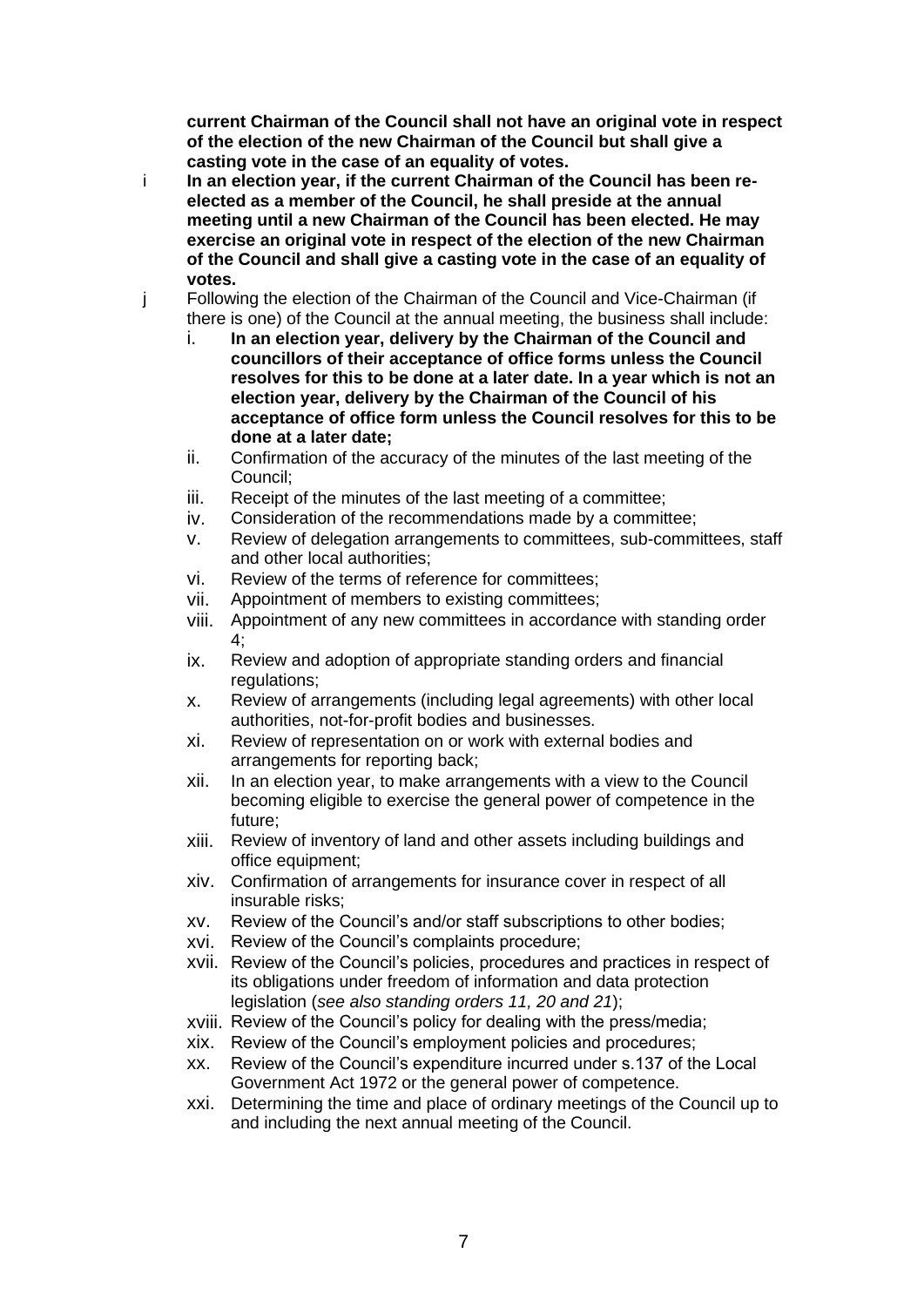## <span id="page-7-0"></span>6. **EXTRAORDINARY MEETINGS OF THE COUNCIL, COMMITTEES AND SUB-COMMITTEES**

- a **The Chairman of the Council may convene an extraordinary meeting of the Council at any time.**
- b **If the Chairman of the Council does not call an extraordinary meeting of the Council within seven days of having been requested in writing to do so by two councillors, any two councillors may convene an extraordinary meeting of the Council. The public notice giving the time, place and agenda for such a meeting shall be signed by the two councillors.**
- c The chairman of a committee [or a sub-committee] may convene an extraordinary meeting of the committee [or the sub-committee] at any time.
- d If the chairman of a committee [or a sub-committee] does not call an extraordinary meeting within () days of having been requested to do so by () members of the committee [or the sub-committee], any ( ) members of the committee [or the sub-committee] may convene an extraordinary meeting of the committee [or a sub-committee].

#### <span id="page-7-1"></span> $\overline{7}$ . **PREVIOUS RESOLUTIONS**

- a A resolution shall not be reversed within six months except either by a special motion, which requires written notice by at least ( ) councillors to be given to the Proper Officer in accordance with standing order 9, or by a motion moved in pursuance of the recommendation of a committee or a sub-committee.
- b When a motion moved pursuant to standing order 7(a) has been disposed of, no similar motion may be moved for a further six months.

#### <span id="page-7-2"></span>8. **VOTING ON APPOINTMENTS**

a Where more than two persons have been nominated for a position to be filled by the Council and none of those persons has received an absolute majority of votes in their favour, the name of the person having the least number of votes shall be struck off the list and a fresh vote taken. This process shall continue until a majority of votes is given in favour of one person. A tie in votes may be settled by the casting vote exercisable by the chairman of the meeting.

## <span id="page-7-3"></span> $\mathbf{q}$ **MOTIONS FOR A MEETING THAT REQUIRE WRITTEN NOTICE TO BE GIVEN TO THE PROPER OFFICER**

- a A motion shall relate to the responsibilities of the meeting for which it is tabled and in any event shall relate to the performance of the Council's statutory functions, powers and obligations or an issue which specifically affects the Council's area or its residents.
- b No motion may be moved at a meeting unless it is on the agenda and the mover has given written notice of its wording to the Proper Officer at least () clear days before the meeting. Clear days do not include the day of the notice or the day of the meeting.
- c The Proper Officer may, before including a motion on the agenda received in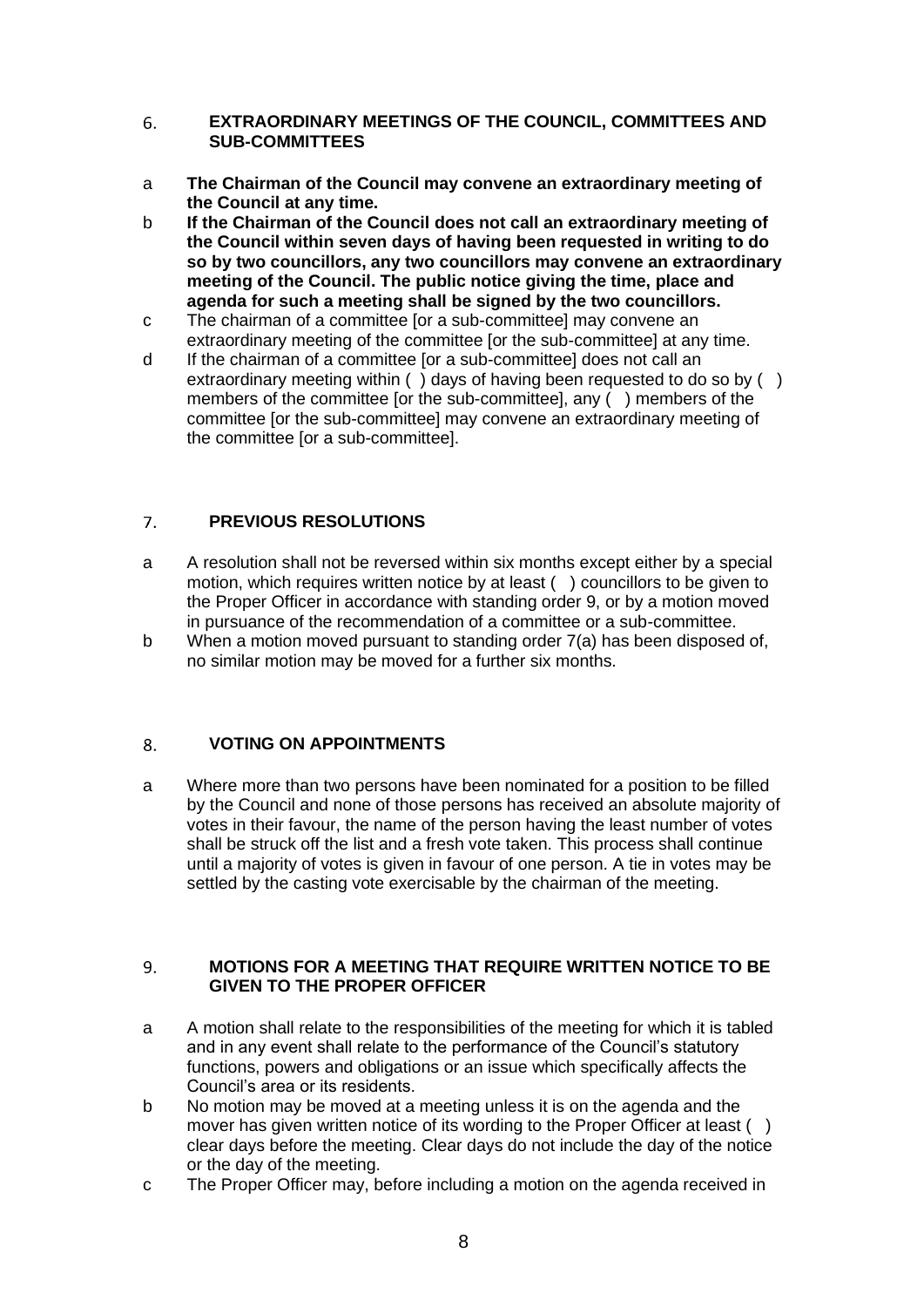accordance with standing order 9(b), correct obvious grammatical or typographical errors in the wording of the motion.

- d If the Proper Officer considers the wording of a motion received in accordance with standing order 9(b) is not clear in meaning, the motion shall be rejected until the mover of the motion resubmits it, so that it can be understood, in writing, to the Proper Officer at least () clear days before the meeting.
- e If the wording or subject of a proposed motion is considered improper, the Proper Officer shall consult with the chairman of the forthcoming meeting or, as the case may be, the councillors who have convened the meeting, to consider whether the motion shall be included in the agenda or rejected.
- f The decision of the Proper Officer as to whether or not to include the motion on the agenda shall be final.
- g Motions received shall be recorded and numbered in the order that they are received.
- h Motions rejected shall be recorded with an explanation by the Proper Officer of the reason for rejection.

#### <span id="page-8-0"></span> $10.$ **MOTIONS AT A MEETING THAT DO NOT REQUIRE WRITTEN NOTICE**

- a The following motions may be moved at a meeting without written notice to the Proper Officer:
	- i. to correct an inaccuracy in the draft minutes of a meeting;
	- ii. to move to a vote;
	- iii. to defer consideration of a motion;
	- iv. to refer a motion to a particular committee or sub-committee;
	- v. to appoint a person to preside at a meeting;
	- vi. to change the order of business on the agenda;
	- vii. to proceed to the next business on the agenda;
	- viii. to require a written report;
	- ix. to appoint a committee or sub-committee and their members;
	- x. to extend the time limits for speaking;
	- xi. to exclude the press and public from a meeting in respect of confidential or other information which is prejudicial to the public interest;
	- xii. to not hear further from a councillor or a member of the public;
	- xiii. to exclude a councillor or member of the public for disorderly conduct;
	- xiv. to temporarily suspend the meeting;
	- xv. to suspend a particular standing order (unless it reflects mandatory statutory or legal requirements):
	- xvi. to adjourn the meeting; or
	- xvii. to close the meeting.

#### <span id="page-8-1"></span>**MANAGEMENT OF INFORMATION**  11.

*See also standing order 20.*

a **The Council shall have in place and keep under review, technical and organisational measures to keep secure information (including personal data) which it holds in paper and electronic form. Such arrangements shall include deciding who has access to personal data and encryption**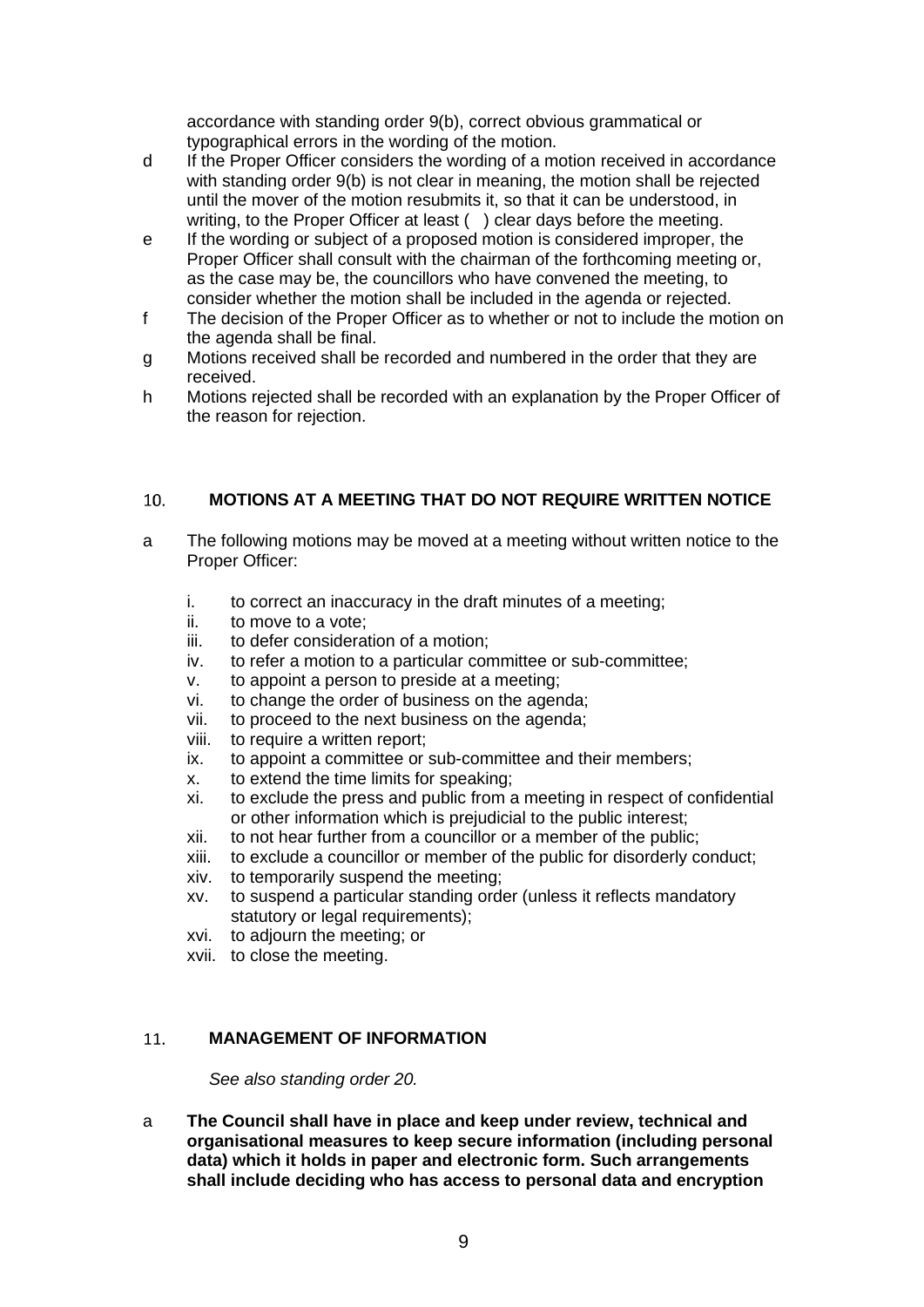**of personal data.** 

- b **The Council shall have in place, and keep under review, policies for the retention and safe destruction of all information (including personal data) which it holds in paper and electronic form. The Council's retention policy shall confirm the period for which information (including personal data) shall be retained or if this is not possible the criteria used to determine that period (e.g. the Limitation Act 1980).**
- c **The agenda, papers that support the agenda and the minutes of a meeting shall not disclose or otherwise undermine confidential information or personal data without legal justification.**
- d **Councillors, staff, the Council's contractors and agents shall not disclose confidential information or personal data without legal justification.**

#### <span id="page-9-0"></span> $12<sub>1</sub>$ **DRAFT MINUTES**

● ● ● **Full Council meetings** Committee meetings Sub-committee meetings

- a If the draft minutes of a preceding meeting have been served on councillors with the agenda to attend the meeting at which they are due to be approved for accuracy, they shall be taken as read.
- b There shall be no discussion about the draft minutes of a preceding meeting except in relation to their accuracy. A motion to correct an inaccuracy in the draft minutes shall be moved in accordance with standing order 10(a)(i).
- c The accuracy of draft minutes, including any amendment(s) made to them, shall be confirmed by resolution and shall be signed by the chairman of the meeting and stand as an accurate record of the meeting to which the minutes relate.
- d If the chairman of the meeting does not consider the minutes to be an accurate record of the meeting to which they relate, he shall sign the minutes and include a paragraph in the following terms or to the same effect:

"The chairman of this meeting does not believe that the minutes of the meeting of the ( ) held on [date] in respect of ( ) were a correct record but his view was not upheld by the meeting and the minutes are confirmed as an accurate record of the proceedings."

- e **If the Council's gross annual income or expenditure (whichever is**
- **higher) does not exceed £25,000, it shall publish draft minutes on a**
- **website which is publicly accessible and free of charge not later than one month after the meeting has taken place.**
- f Subject to the publication of draft minutes in accordance with standing order 12(e) and standing order 20(a) and following a resolution which confirms the accuracy of the minutes of a meeting, the draft minutes or recordings of the meeting for which approved minutes exist shall be destroyed.

#### <span id="page-9-1"></span> $13.$ **CODE OF CONDUCT AND DISPENSATIONS**

*See also standing order 3(u).*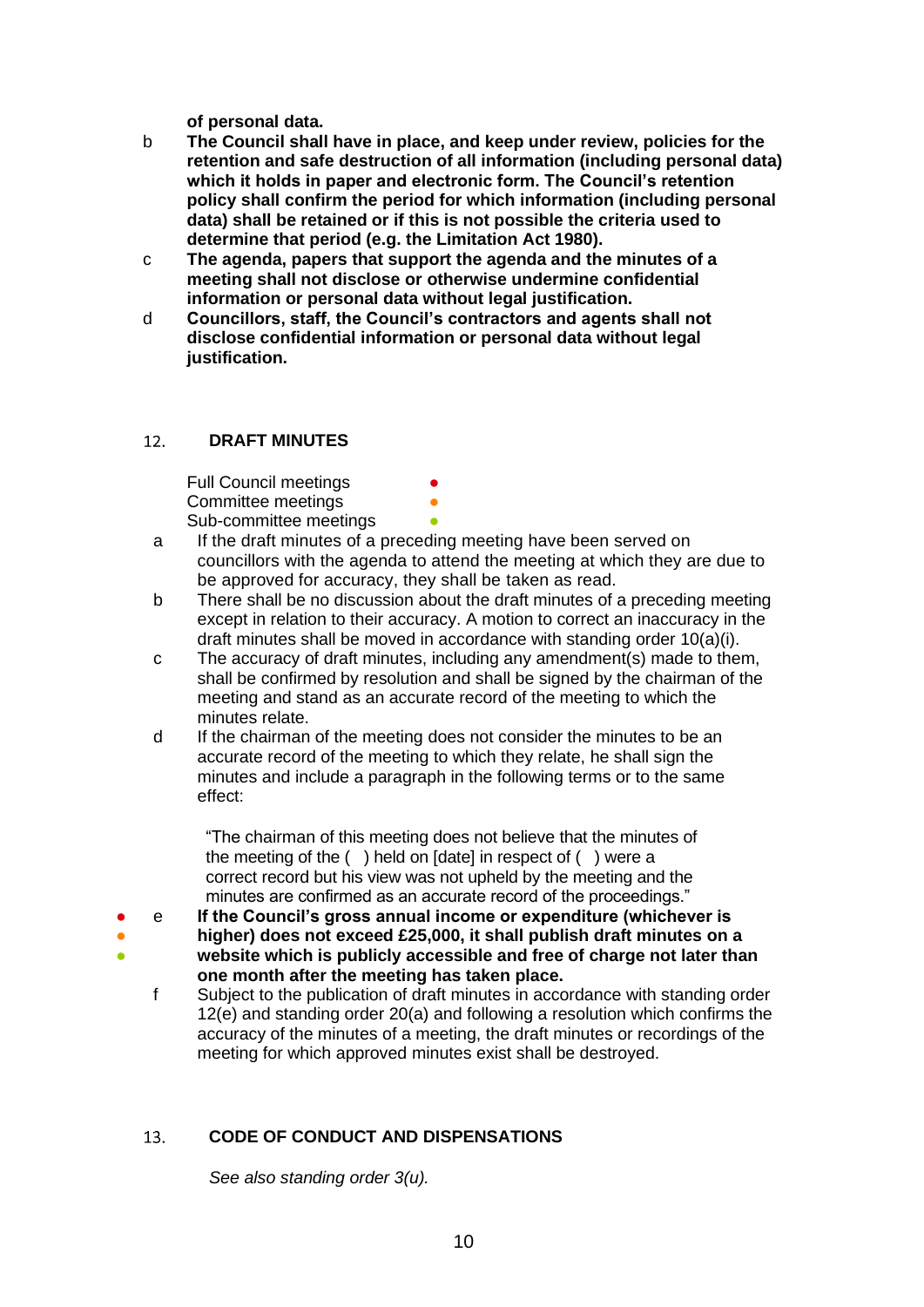- a All councillors and non-councillors with voting rights shall observe the code of conduct adopted by the Council.
- b Unless he has been granted a dispensation, a councillor or non-councillor with voting rights shall withdraw from a meeting when it is considering a matter in which he has a disclosable pecuniary interest. He may return to the meeting after it has considered the matter in which he had the interest.
- c Unless he has been granted a dispensation, a councillor or non-councillor with voting rights shall withdraw from a meeting when it is considering a matter in which he has another interest if so required by the Council's code of conduct. He may return to the meeting after it has considered the matter in which he had the interest.
- d **Dispensation requests shall be in writing and submitted to the Proper Officer** as soon as possible before the meeting, or failing that, at the start of the meeting for which the dispensation is required.
- e A decision as to whether to grant a dispensation shall be made [by the Proper Officer] OR [by a meeting of the Council, or committee or sub-committee for which the dispensation is required] and that decision is final.
- f A dispensation request shall confirm:
	- i. the description and the nature of the disclosable pecuniary interest or other interest to which the request for the dispensation relates;
	- ii. whether the dispensation is required to participate at a meeting in a discussion only or a discussion and a vote;
	- iii. the date of the meeting or the period (not exceeding four years) for which the dispensation is sought; and
	- iv. an explanation as to why the dispensation is sought.
- g Subject to standing orders 13(d) and (f), a dispensation request shall be considered [by the Proper Officer before the meeting or, if this is not possible, at the start of the meeting for which the dispensation is required] OR [at the beginning of the meeting of the Council, or committee or sub-committee for which the dispensation is required.
- **h A dispensation may be granted in accordance with standing order 13(e) if having regard to all relevant circumstances any of the following apply:**
	- **i. without the dispensation the number of persons prohibited from participating in the particular business would be so great a proportion of the meeting transacting the business as to impede the transaction of the business;**
	- **ii. granting the dispensation is in the interests of persons living in the Council's area; or**
	- **iii. it is otherwise appropriate to grant a dispensation.**

#### <span id="page-10-0"></span>**CODE OF CONDUCT COMPLAINTS**  14.

- a Upon notification by the District or Unitary Council that it is dealing with a complaint that a councillor or non-councillor with voting rights has breached the Council's code of conduct, the Proper Officer shall, subject to standing order 11, report this to the Council.
- b Where the notification in standing order 14(a) relates to a complaint made by the Proper Officer, the Proper Officer shall notify the Chairman of Council of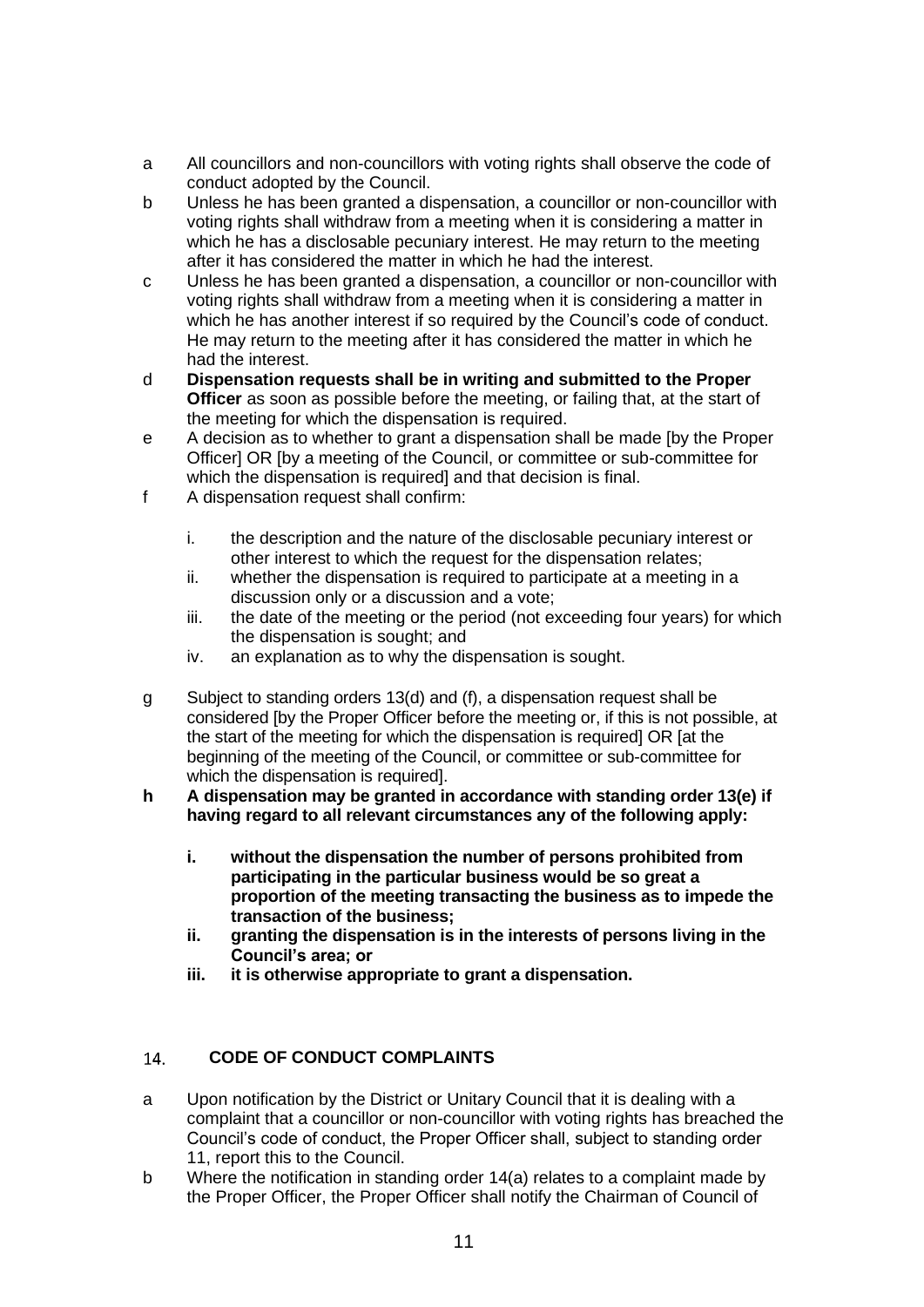this fact, and the Chairman shall nominate another staff member to assume the duties of the Proper Officer in relation to the complaint until it has been determined and the Council has agreed what action, if any, to take in accordance with standing order 14(d).

- c The Council may:
	- i. provide information or evidence where such disclosure is necessary to investigate the complaint or is a legal requirement;
	- ii. seek information relevant to the complaint from the person or body with statutory responsibility for investigation of the matter;
- d **Upon notification by the District or Unitary Council that a councillor or non-councillor with voting rights has breached the Council's code of conduct, the Council shall consider what, if any, action to take against him. Such action excludes disqualification or suspension from office.**

## <span id="page-11-0"></span>**PROPER OFFICER**

- a The Proper Officer shall be either (i) the clerk or (ii) other staff member(s) nominated by the Council to undertake the work of the Proper Officer when the Proper Officer is absent. For RPC this is the clerk.
- b The Proper Officer shall:
	- i. **at least three clear days before a meeting of the council, a committee** or a sub-committee**,**
		- **serve on councillors by delivery or post at their residences or by email authenticated in such manner as the Proper Officer thinks fit, a signed summons confirming the time, place and the agenda (provided the councillor has consented to service by email), and**
		- **Provide, in a conspicuous place, public notice of the time, place and agenda (provided that the public notice with agenda of an extraordinary meeting of the Council convened by councillors is signed by them).**

*See standing order 3(b) for the meaning of clear days for a meeting of a full council and standing order 3(c) for the meaning of clear days for a meeting of a committee;*

- ii. subject to standing order 9, include on the agenda all motions in the order received unless a councillor has given written notice at least ( ) days before the meeting confirming his withdrawal of it;
- iii. **convene a meeting of the Council for the election of a new Chairman of the Council, occasioned by a casual vacancy in his office;**
- iv. **facilitate inspection of the minute book by local government electors;**
- v. **receive and retain copies of byelaws made by other local authorities;**
- vi. hold acceptance of office forms from councillors;
- vii. hold a copy of every councillor's register of interests;
- viii. assist with responding to requests made under freedom of information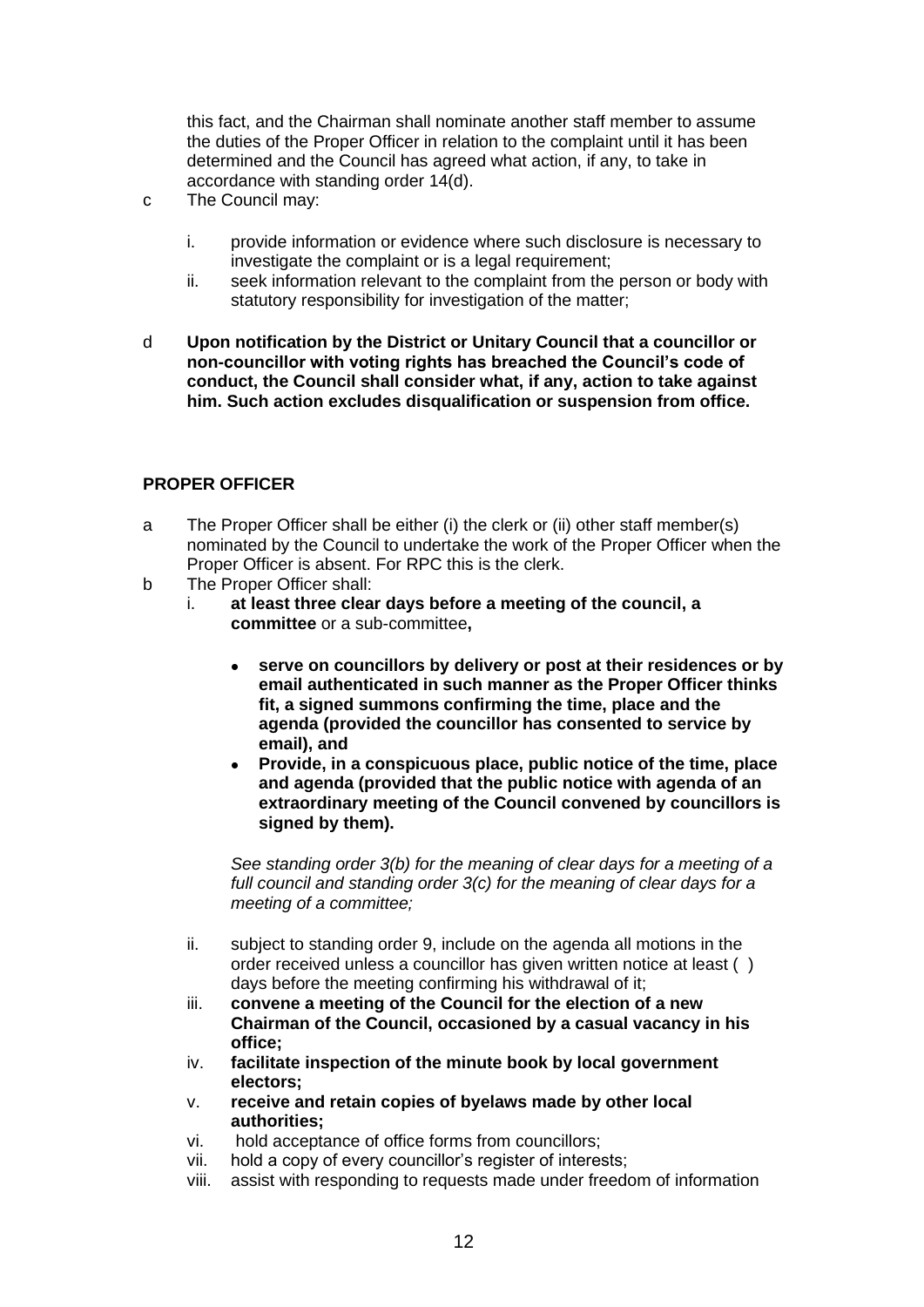legislation and rights exercisable under data protection legislation, in accordance with the Council's relevant policies and procedures;

- ix. liaise, as appropriate, with the Council's Data Protection Officer (if there is one);
- x. receive and send general correspondence and notices on behalf of the Council except where there is a resolution to the contrary;
- xi. assist in the organisation of, storage of, access to, security of and destruction of information held by the Council in paper and electronic form subject to the requirements of data protection and freedom of information legislation and other legitimate requirements (e.g. the Limitation Act 1980);
- xii. arrange for legal deeds to be executed;

(*see also standing order 23);*

- xiii. arrange or manage the prompt authorisation, approval, and instruction regarding any payments to be made by the Council in accordance with its financial regulations;
- xiv. record every planning application notified to the Council and the Council's response to the local planning authority in a book for such purpose;
- xv. refer a planning application received by the Council to the [Chairman or in his absence the Vice-Chairman (if there is one) of the Council] OR [Chairman or in his absence Vice-Chairman (if there is one) of the ( ) Committee] within two working days of receipt to facilitate an extraordinary meeting if the nature of a planning application requires consideration before the next ordinary meeting of [the Council] OR [( ) committee];
- xvi. manage access to information about the Council via the publication scheme; and
- xvii. retain custody of the seal of the Council (if there is one) which shall not be used without a resolution to that effect.

(s*ee also standing order 23).*

#### <span id="page-12-0"></span> $15.$ **RESPONSIBLE FINANCIAL OFFICER**

a The Council shall appoint appropriate staff member(s) to undertake the work of the Responsible Financial Officer when the Responsible Financial Officer is absent. For RPC this is the clerk.

#### <span id="page-12-1"></span>16. **ACCOUNTS AND ACCOUNTING STATEMENTS**

- a "Proper practices" in standing orders refer to the most recent version of "Governance and Accountability for Local Councils – a Practitioners' Guide".
- b All payments by the Council shall be authorised, approved and paid in accordance with the law, proper practices and the Council's financial regulations.
- c The Responsible Financial Officer shall supply to each councillor as soon as practicable after 30 June, 30 September and 31 December in each year a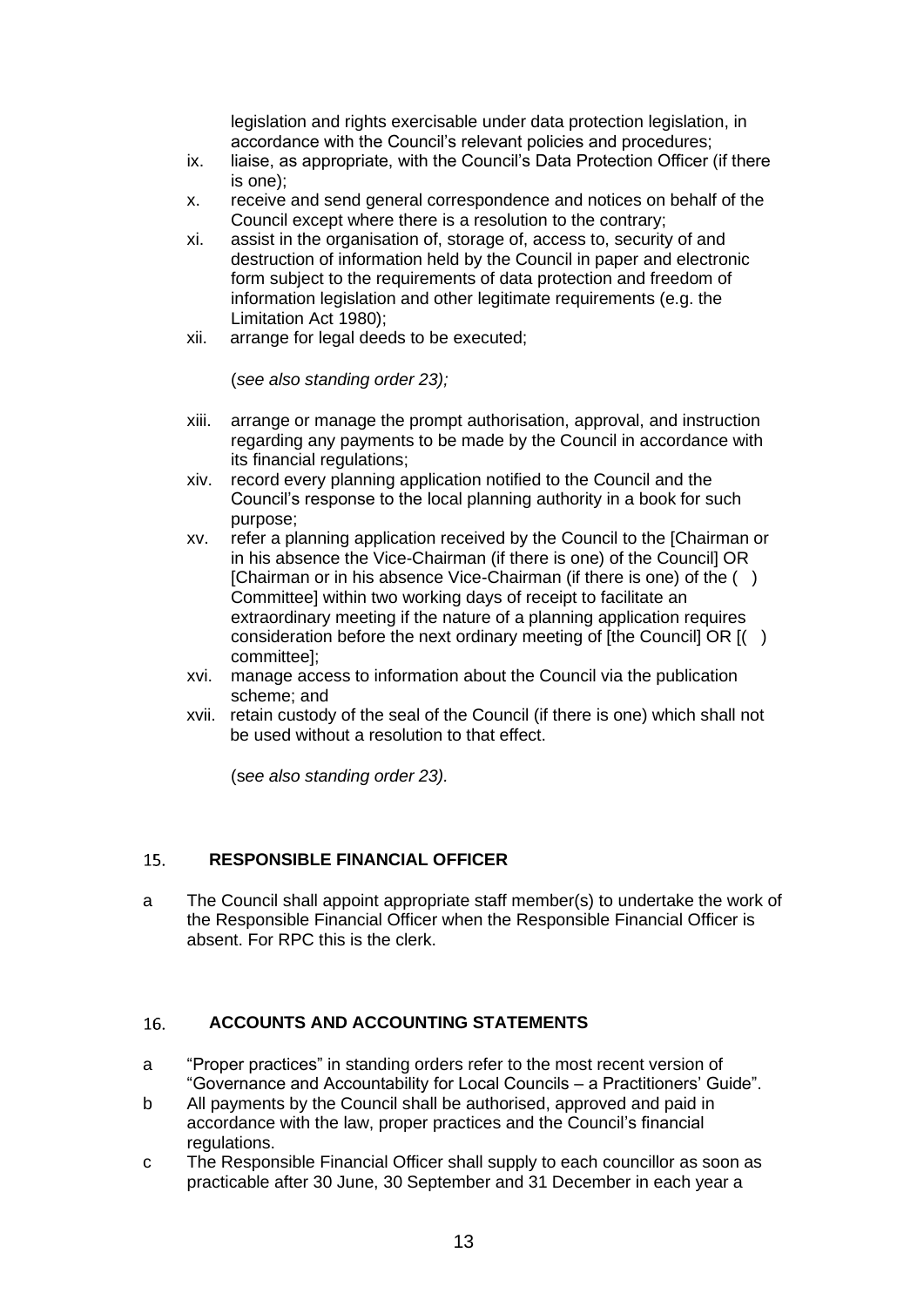statement to summarise:

- i. the Council's receipts and payments (or income and expenditure) for each quarter:
- ii. the Council's aggregate receipts and payments (or income and expenditure) for the year to date;
- iii. the balances held at the end of the quarter being reported and

which includes a comparison with the budget for the financial year and highlights any actual or potential overspends.

- d As soon as possible after the financial year end at 31 March, the Responsible Financial Officer shall provide:
	- i. each councillor with a statement summarising the Council's receipts and payments (or income and expenditure) for the last quarter and the year to date for information; and
	- ii. to the Council the accounting statements for the year in the form of Section 2 of the annual governance and accountability return, as required by proper practices, for consideration and approval.
- e The year-end accounting statements shall be prepared in accordance with proper practices and apply the form of accounts determined by the Council (receipts and payments, or income and expenditure) for the year to 31 March. A completed draft annual governance and accountability return shall be presented to all councillors at least 14 days prior to anticipated approval by the Council. The annual governance and accountability return of the Council, which is subject to external audit, including the annual governance statement, shall be presented to the Council for consideration and formal approval before 30 June.

#### <span id="page-13-0"></span> $17<sub>1</sub>$ **FINANCIAL CONTROLS AND PROCUREMENT**

- a. The Council shall consider and approve financial regulations drawn up by the Responsible Financial Officer, which shall include detailed arrangements in respect of the following:
	- i. the keeping of accounting records and systems of internal controls;
	- ii. the assessment and management of financial risks faced by the Council;
	- iii. the work of the independent internal auditor in accordance with proper practices and the receipt of regular reports from the internal auditor, which shall be required at least annually;
	- iv. the inspection and copying by councillors and local electors of the Council's accounts and/or orders of payments; and
	- v. whether contracts with an estimated value below **£25,000** due to special circumstances are exempt from a tendering process or procurement exercise.
- b. Financial regulations shall be reviewed regularly and at least annually for fitness of purpose.
- c. **A public contract regulated by the Public Contracts Regulations 2015 with an estimated value in excess of £25,000 but less than the relevant**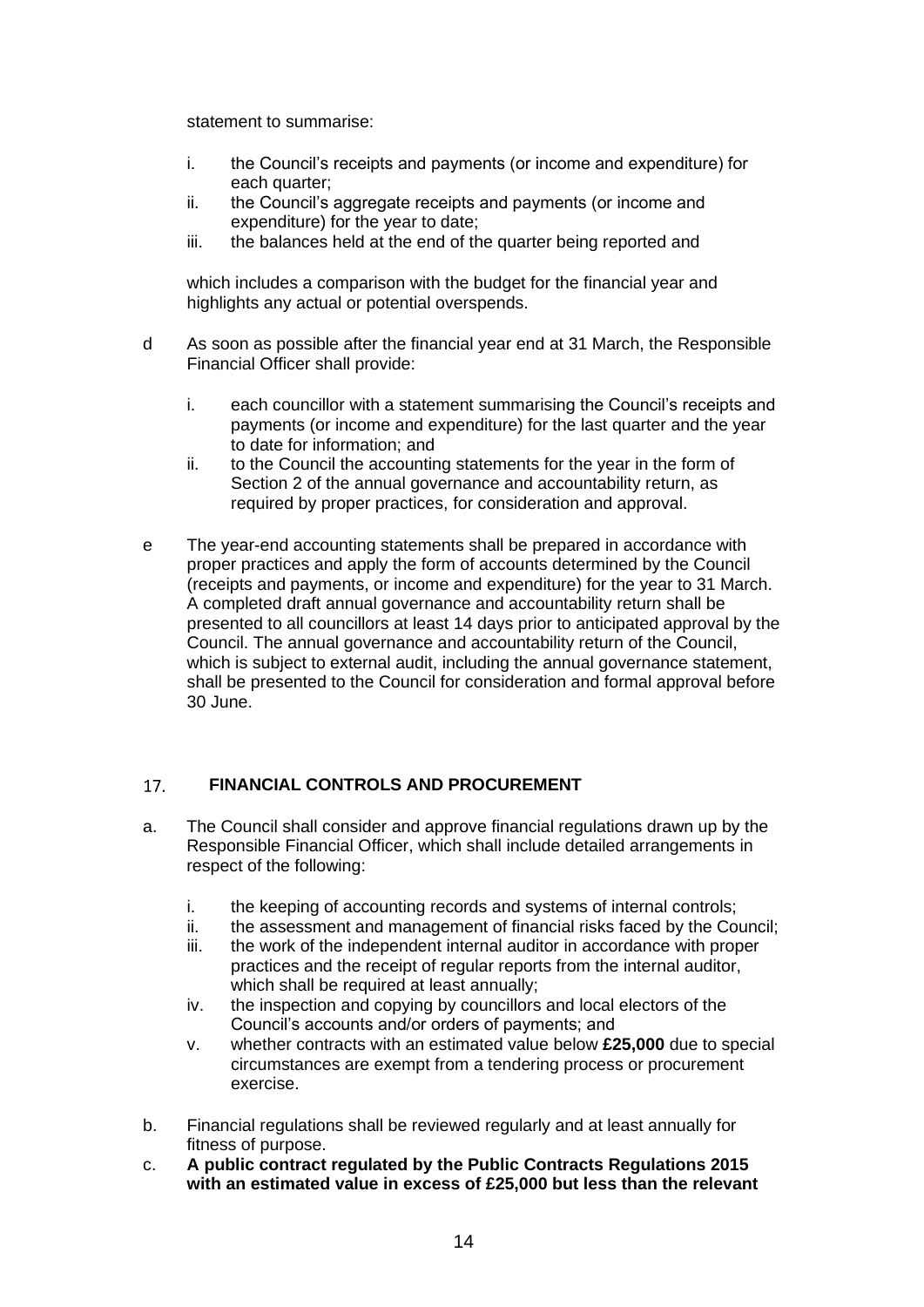**thresholds in standing order 18(f) is subject to Regulations 109-114 of the Public Contracts Regulations 2015 which include a requirement on the Council to advertise the contract opportunity on the Contracts Finder website regardless of what other means it uses to advertise the opportunity unless it proposes to use an existing list of approved suppliers (framework agreement).**

- d. Subject to additional requirements in the financial regulations of the Council, the tender process for contracts for the supply of goods, materials, services or the execution of works shall include, as a minimum, the following steps:
	- i. a specification for the goods, materials, services or the execution of works shall be drawn up;
	- ii. an invitation to tender shall be drawn up to confirm (i) the Council's specification (ii) the time, date and address for the submission of tenders (iii) the date of the Council's written response to the tender and (iv) the prohibition on prospective contractors contacting councillors or staff to encourage or support their tender outside the prescribed process;
	- iii. the invitation to tender shall be advertised in a local newspaper and in any other manner that is appropriate;
	- iv. tenders are to be submitted in writing in a sealed marked envelope addressed to the Proper Officer;
	- v. tenders shall be opened by the Proper Officer in the presence of at least one councillor after the deadline for submission of tenders has passed;
	- vi. tenders are to be reported to and considered by the appropriate meeting of the Council or a committee or sub-committee with delegated responsibility.
- e. Neither the Council, nor a committee or a sub-committee with delegated responsibility for considering tenders, is bound to accept the lowest value tender.
- f. **A public contract regulated by the Public Contracts Regulations 2015 with an estimated value in excess of £181,302 for a public service or supply contract or in excess of £4,551,413 for a public works contract (or other thresholds determined by the European Commission every two years and published in the Official Journal of the European Union (OJEU)) shall comply with the relevant procurement procedures and other requirements in the Public Contracts Regulations 2015 which include advertising the contract opportunity on the Contracts Finder website and in OJEU.**
- g. **A public contract in connection with the supply of gas, heat, electricity, drinking water, transport services, or postal services to the public; or the provision of a port or airport; or the exploration for or extraction of gas, oil or solid fuel with an estimated value in excess of £363,424 for a supply, services or design contract; or in excess of £4,551,413 for a works contract; or £820,370 for a social and other specific services contract (or other thresholds determined by the European Commission every two years and published in OJEU) shall comply with the relevant procurement procedures and other requirements in the Utilities Contracts Regulations 2016.**

#### <span id="page-14-0"></span>**HANDLING STAFF MATTERS** 18.

a A matter personal to a member of staff that is being considered by a meeting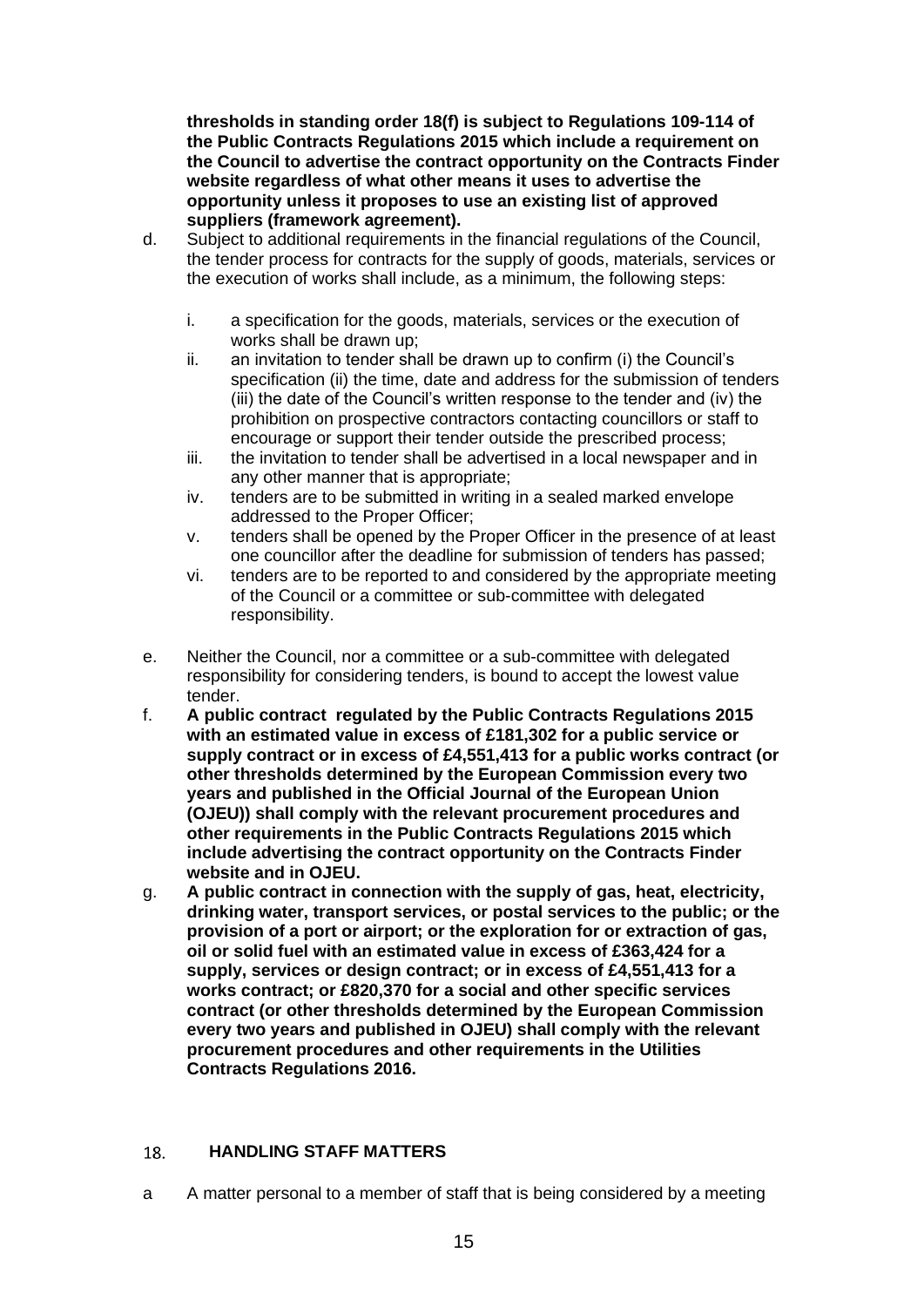of Council or sub-committee is subject to standing order 11.

- b Subject to the Council's policy regarding absences from work, the Council's most senior member of staff shall notify the chairman of Council or, if he is not available, the vice-chairman (if there is one) of the Council of absence occasioned by illness or other reason and that person shall report such absence to the council at its next meeting.
- c The chairman of the council or in his absence, the vice-chairman shall upon a resolution conduct a review of the performance and annual appraisal of the work of [the member of staff's job title]. The reviews and appraisal shall be reported in writing and are subject to approval by resolution by the council.
- d Subject to the Council's policy regarding the handling of grievance matters, the Council's most senior member of staff (or other members of staff) shall contact the chairman of the council or in his absence, the vice-chairman of the council in respect of an informal or formal grievance matter, and this matter shall be reported back and progressed by resolution of the council.
- e Subject to the Council's policy regarding the handling of grievance matters, if an informal or formal grievance matter raised by [the member of staff's job title] relates to the chairman or vice-chairman of the council, this shall be communicated to another member of the council, which shall be reported back and progressed by resolution of the council.
- f Any persons responsible for all or part of the management of staff shall treat as confidential the written records of all meetings relating to their performance, capabilities, grievance or disciplinary matters.
- g In accordance with standing order 11(a), persons with line management responsibilities shall have access to staff records referred to in standing order 19(f).

#### <span id="page-15-0"></span>19. **RESPONSIBILITIES TO PROVIDE INFORMATION**

*See also standing order 21.*

- a **In accordance with freedom of information legislation, the Council shall publish information in accordance with its publication scheme and respond to requests for information held by the Council.**
- b. [*If gross annual income or expenditure (whichever is higher) does not exceed £25,000*] **The Council shall publish information in accordance with the requirements of the Smaller Authorities (Transparency Requirements) (England) Regulations 2015.**

OR

[*If gross annual income or expenditure (whichever is the higher) exceeds £200,000*] **The Council, shall publish information in accordance with the requirements of the Local Government (Transparency Requirements) (England) Regulations 2015**.

#### <span id="page-15-1"></span>**RESPONSIBILITIES UNDER DATA PROTECTION LEGISLATION**   $20.$

(Below is not an exclusive list).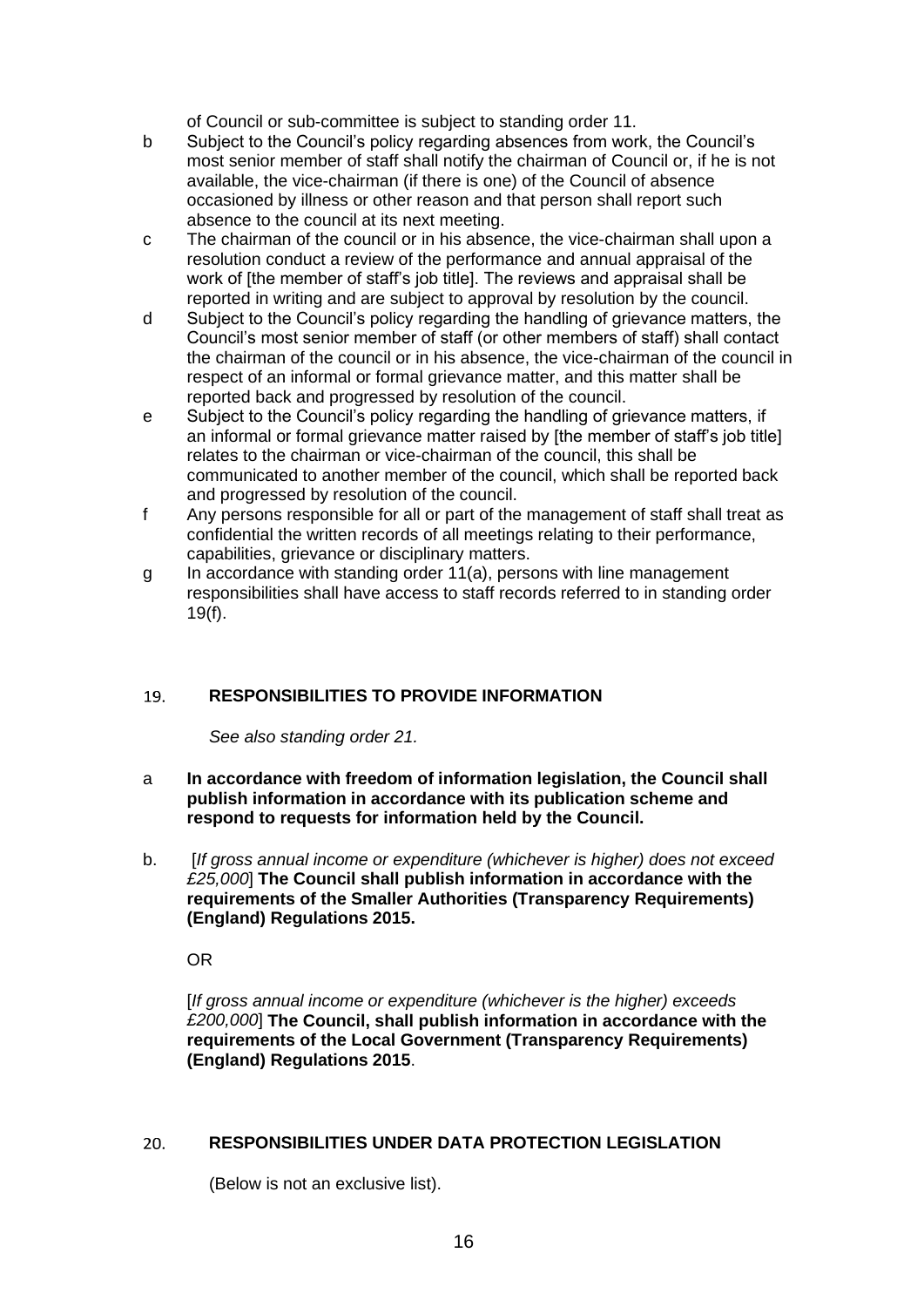*See also standing order 11.*

- a The Council may appoint a Data Protection Officer.
- b **The Council shall have policies and procedures in place to respond to an individual exercising statutory rights concerning his personal data.**
- c **The Council shall have a written policy in place for responding to and managing a personal data breach.**
- d **The Council shall keep a record of all personal data breaches comprising the facts relating to the personal data breach, its effects and the remedial action taken.**
- e **The Council shall ensure that information communicated in its privacy notice(s) is in an easily accessible and available form and kept up to date.**
- f **The Council shall maintain a written record of its processing activities.**

#### <span id="page-16-0"></span>**RELATIONS WITH THE PRESS/MEDIA**  $21.$

a Requests from the press or other media for an oral or written comment or statement from the Council, its councillors or staff shall be handled in accordance with the Council's policy in respect of dealing with the press and/or other media.

#### <span id="page-16-1"></span>22. **EXECUTION AND SEALING OF LEGAL DEEDS**

*See also standing orders 15(b)(xii) and (xvii).*

- a A legal deed shall not be executed on behalf of the Council unless authorised by a resolution.
- b **Subject to standing order 23(a), any two councillors may sign, on behalf of the Council, any deed required by law and the Proper Officer shall witness their signatures.**

<span id="page-16-2"></span>*The above is applicable to a Council without a common seal.*

## **COMMUNICATING WITH DISTRICT AND COUNTY OR UNITARY**  23. **COUNCILLORS**

- a An invitation to attend a meeting of the Council shall be sent, together with the agenda, to the ward councillor(s) of the District and County Council OR Unitary Council representing the area of the Council.
- b Unless the Council determines otherwise, a copy of each letter sent to the District and County Council OR Unitary Council shall be sent to the ward councillor(s) representing the area of the Council.